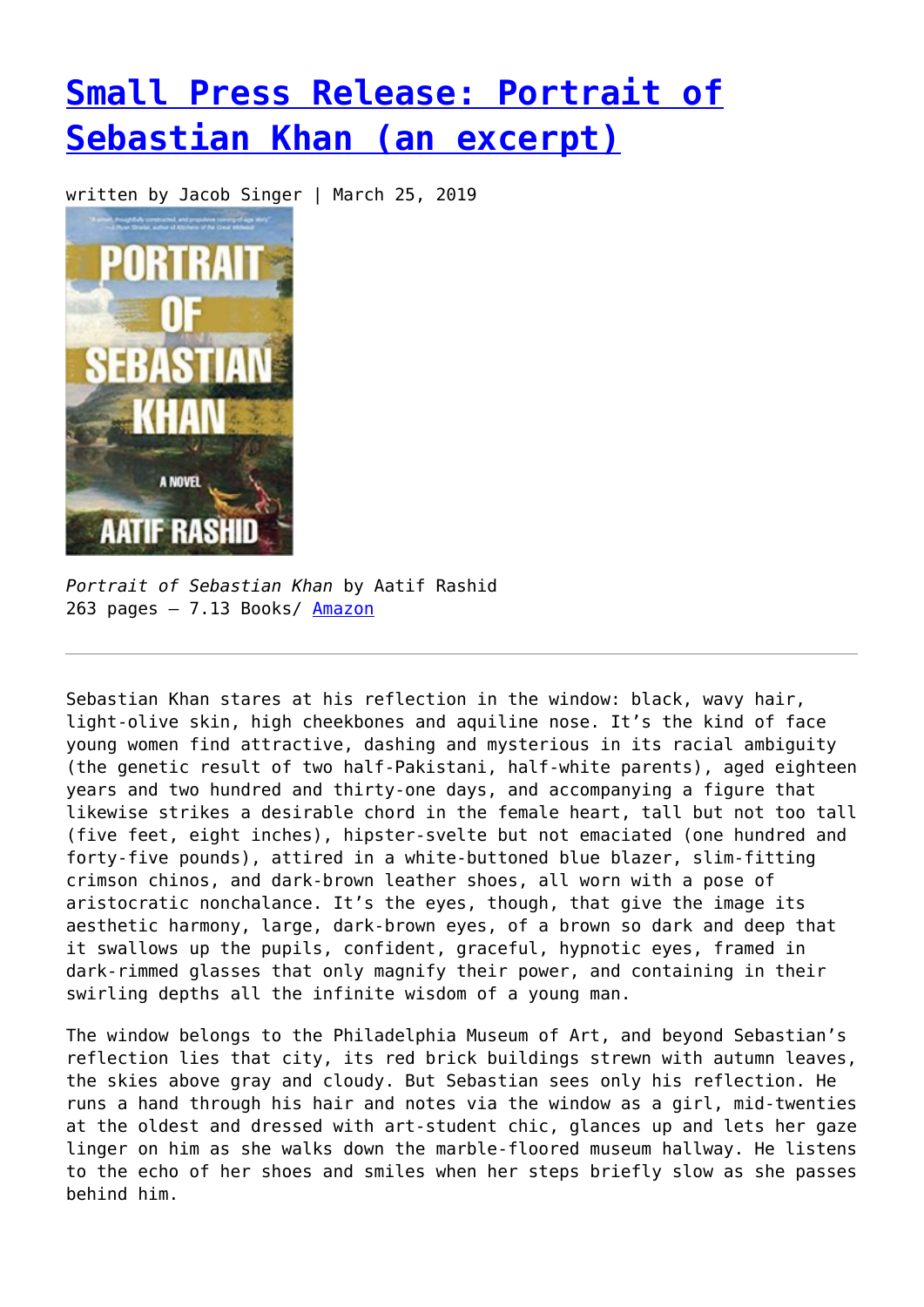Sebastian turns from the window and walks down the hallway to the adjoining room. He's in Philadelphia for only a few more hours—the Model United Nations Conference he was here for is over, and his team's plane will soon depart back to San Francisco, and tomorrow he'll be back in his freshman dorm in Berkeley—and so he wants one more time to gaze upon the painting, which has always been his favorite.

Before the next room he finds it, hanging unceremoniously by the doorway, overlooked by all the passersby eager to plunge headfirst into the twentiethcentury rooms beyond (though not by Sebastian, who, like the painting, prefers to remain here, firmly rooted in the nineteenth century): *The Thorny Path* by Thomas Couture (1873). The painting centers on a woman who is almost naked, wearing draped around her body only a single white sheet that nevertheless manages to leave exposed both her breasts. She sits enthroned atop a carriage, which with a jaunty tilt of her head she wills forward, through a shadowy forest path. Below her, each clutching a rope that leads back to her magnificent seat, are not horses but men: a nobleman, a soldier, a scholar, and a troubadour. Despite the surrounding darkness, the woman shines, as if with divine light.

As a whole, the image is meant to be an allegorical critique of the decadence and immorality of nineteenth-century French society, or so the description beside it says. But Sebastian cares little for Couture's rather obvious didactic intent. In fact, his gaze barely lingers on the woman (naked though she is) and instead focuses on the men before her. The nobleman is fat and tired, his stomach hanging grotesquely out before him. The soldier is defeated, his sword pointed at the dirt and his face turned away in shame. The scholar is distant, a pen in his hand and his gaze faraway. Only the troubadour has his head held high, his expression proud and glowing as he pulls the carriage forward. To Sebastian, this troubadour becomes the unintended center of the piece.

Sebastian is not stupid (a straight A student, in fact), and so he does immediately recognize the painting's stern morality and the not-so-subtle reference to the transience of youth in the form of the old crone, hunched in the carriage behind the semi-naked woman. But he chooses to ignore it all, the crone and the larger message. Art for him is about the perceiver and not the artist, and Sebastian reads the painting not as one of shame or sadness, but as a celebration of the troubadour's spirit. Alone of all these men, the troubadour pulls the carriage with purpose and optimism, happy to bear a burden as exquisite as this woman.

Sebastian had a similar interpretation of another Couture favorite of his, *Romans during the Decadence* (1847). Couture intended that piece as a moral condemnation of drunken debauchery, yet to Sebastian, the piled naked ladies and men in laurels and togas lying amidst columns and marble statues were altogether a beautiful celebration of bodies and worldly pleasure. But Sebastian often ignores the obvious thematic elements of art. He is the kind of young man who reads *Frankenstein* as a defense of ambition and views *La Dolce Vita* as a glorification of the hedonistic life. His favorite literary figures are Amory Blaine, Julien Sorel, Don Quixote, and Don Draper. Most tragically of all, he believes *The Picture of Dorian Gray* to be a celebration